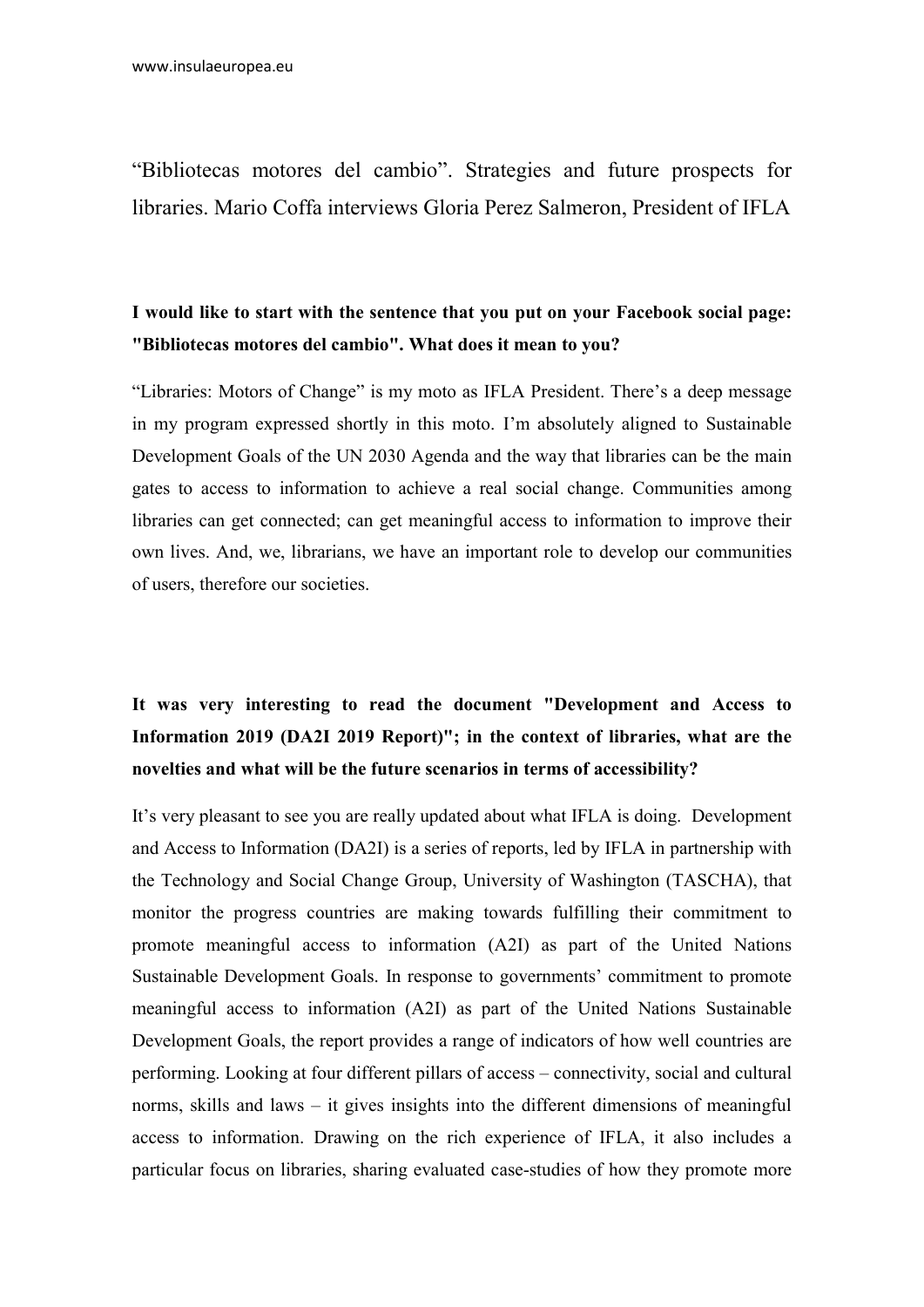socially and economically inclusive societies. So it means as the role of information in our societies has never been greater. It is an enabler, a raw material, a source of innovation and creativity. To give everyone access to it is to ensure that everyone has the opportunity to learn, grow, and take better decisions for themselves and for those around them. And with the report of 2019 that was presented on 23 May 2019, during the IFLA President's Meeting in Buenos Aires, Argentina we would like to remark how libraries can make the difference in terms of given access to everyone without any distinction, to contribute to the progress of meaningful access to information that democratises access as the paradigm of development.

A question I have already asked other colleagues: according to you, by verifying the now recognized value of this noble profession, what is necessary to do to obtain recognition of the profession of "librarian" in a professional and therefore work and contractual environment?

I guess that my answer about the value of us librarians, as professionals of information, is indeed well related to the offer and answers we can give to the requests by society. In my point of view, our actions regarding people's information needs to increase their information world or their welfare, all kind of people, I mean, from researchers to citizens in general, will ride us to the highest position as people will value us according to of the good results we can provide them.

### Digital and digital libraries: are we going in the right direction? What scenarios do you plan for the near future?

Digital transformation is everywhere nowadays and people use to have smarts devices in their pockets to get connected with information. Libraries are doing a great effort to get digital services as well. In my opinion, Heritage Libraries have a continuing role to digitalise and disseminate their main collections giving access through the internet to them. Public libraries should reinforce their digital libraries services including reading and what citizens need to get to optimise their work. What would be my desire for all kind of libraries would be to have a good understanding of what is important for the communities they serve. And become the motors of change in any context, regarding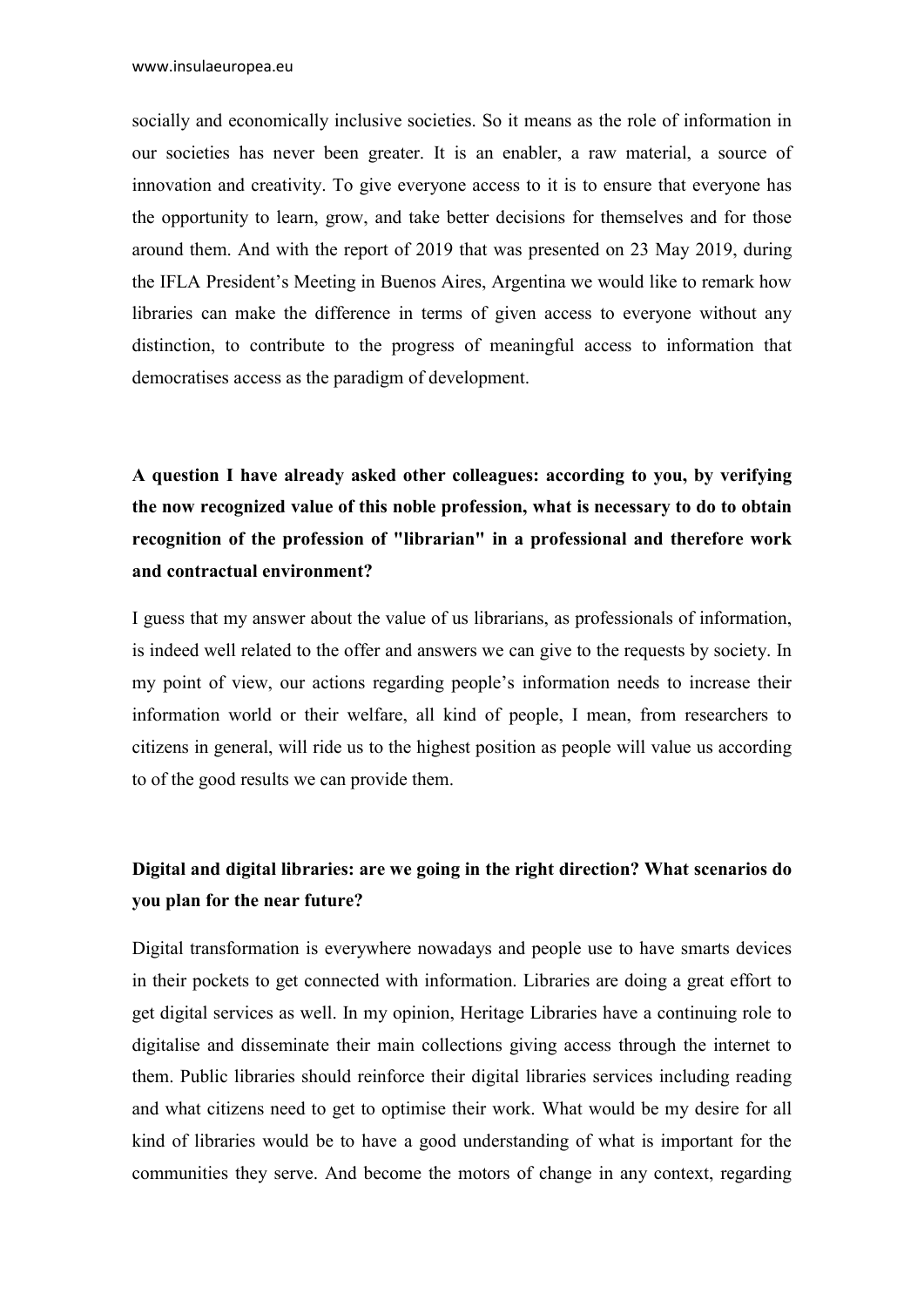different needs. It means work directly with people to provide them the skills, to empower users in becoming the best users of the digital library services.

### How and what can an institution such as IFLA do to support and incite this process of enhancing the library in a capilar (or almost) way in the world?

IFLA is the global voice of libraries, recognised as the main organisation who represents Library Field all over the world. During these last 2 years, IFLA has tackled an important process regarding the Global Vision of Libraries to face the challenges of the globalization and finding out new opportunities to strengthen the library field and enhancing the library in an inclusive and participatory way. This process has had an absolute response of more than 33.000 librarians that are tuned to library field transformation and the possible changes we need to tackle libraries future. I'm confident that the movement of transformation and librarians' mind-set change are getting up a gear a new way to understand that together we can get our future.

## Giulio has just graduated in Library Science and wants to be a librarian: what would you recommend?

Some years ago I got an interview from Julián Marquina, a Spanish colleague to share with his students of last year of librarianship degree. I was happy to build this Decalogue that I think is still useful, so I would tell him to follow these 10 steps:

1. Empathy: What do you think about your users' needs?

2. Jargon: Use a language that is close to your users and in the proper context. Users' understanding.

3. Strategy: Be strategic; plan your services and products from a perspective of necessity always.

4. Legal framework. Attend to the legal framework, but please be practical.

5. Change management: Go forward and change things ... do not do them as they have always been done.